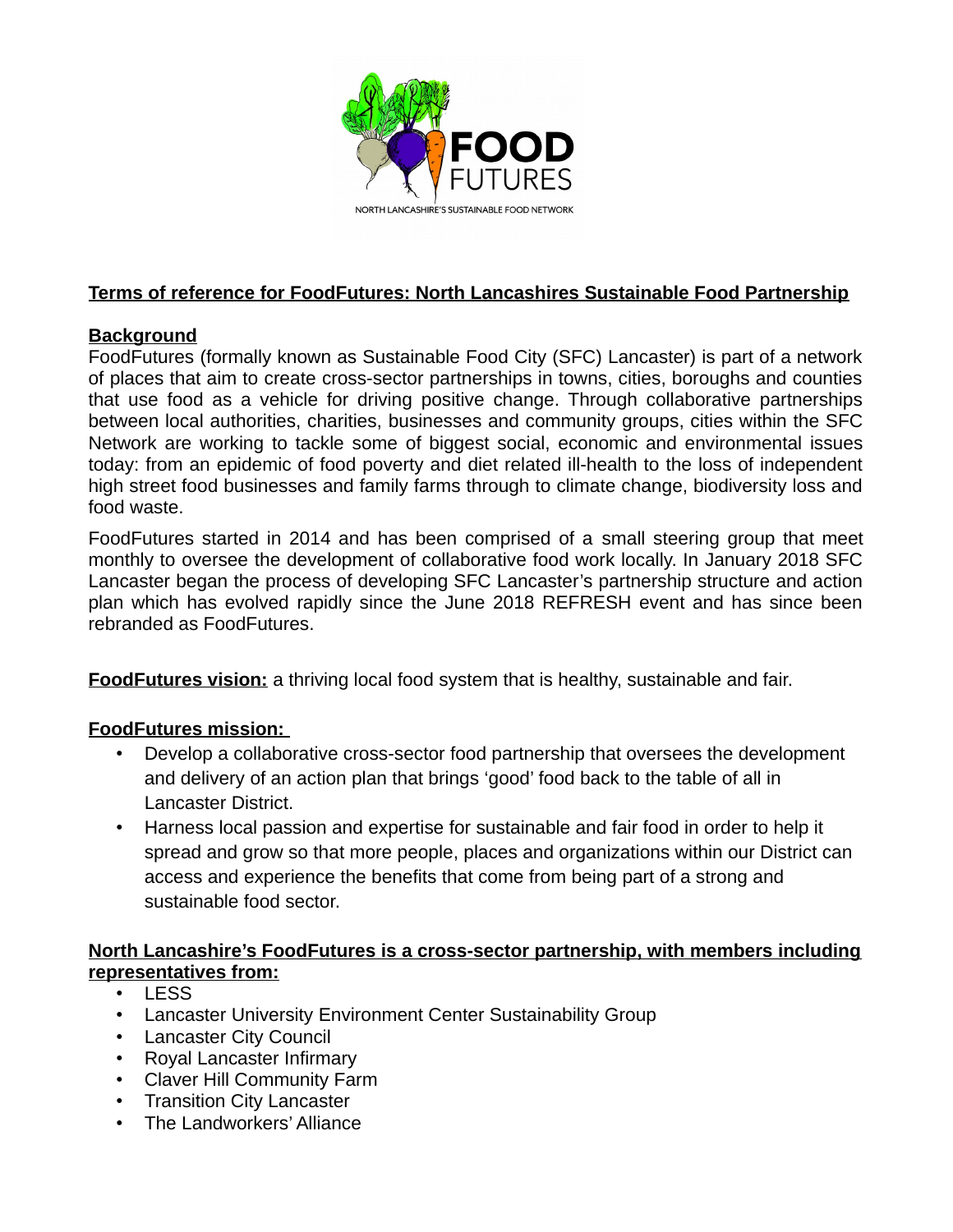- Backsbottom Farm
- Growing Well
- Single Step Wholefood cooperative
- Centre for Global Eco-Innovation
- Lancaster County Council
- Myerscough College
- Morecambe Bay Food Bank
- Intercepted Food Club Network
- Scotch Quarry Community Garden

All members support FoodFutures's broad Vision and Mission and agree to work towards achieving those goals. In doing so, it is recognised that members have a diversity of views on what is meant by 'sustainable' and 'fair' food, and that the partnership will seek to create conversations around these terms to support co-learning and understanding between members; supporting us in collectively shifting to a more sustainable and fair food system.

The coordination and admin role of the FoodFutures partnership lies with LESS - a Lancaster based not-for-profit Community Interest Company. LESS part funds this role and seeks match funding from external grant funders – currently Lancaster City Council and the Sustainable Food Places network- to support this coordination role.

The number of members attending FoodFutures quarterly partnership meetings will be limited to 12 (plus observers), and will include representatives from all working groups, the private sector, public sector and third sector organisations.

#### **FoodFutures partnership chair**

FoodFutures partnership will elect a Chair on an annual basis.

#### **Working groups**

Working groups will be convened to address each of FoodFutures five key issues to develop and deliver the agreed Action Plan. These include food poverty and access; sustainable food economy and transforming local food procurement; reducing the ecological footprint of food; increasing access to healthy and sustainable food; community food skills.

Each group will be convened by a member of the FoodFutures partnership, who will report on progress at quarterly partnership meetings.

The coordinator of the FoodFutures partnership – employed by LESS- will support the activities of the working groups as appropriate.

#### **Working Group Conveners**

The Convener will assemble a proactive and engaged group of relevant individuals and bodies to develop and deliver the thematic element of the agreed action plan (developed from the June 2018 Refresh event).